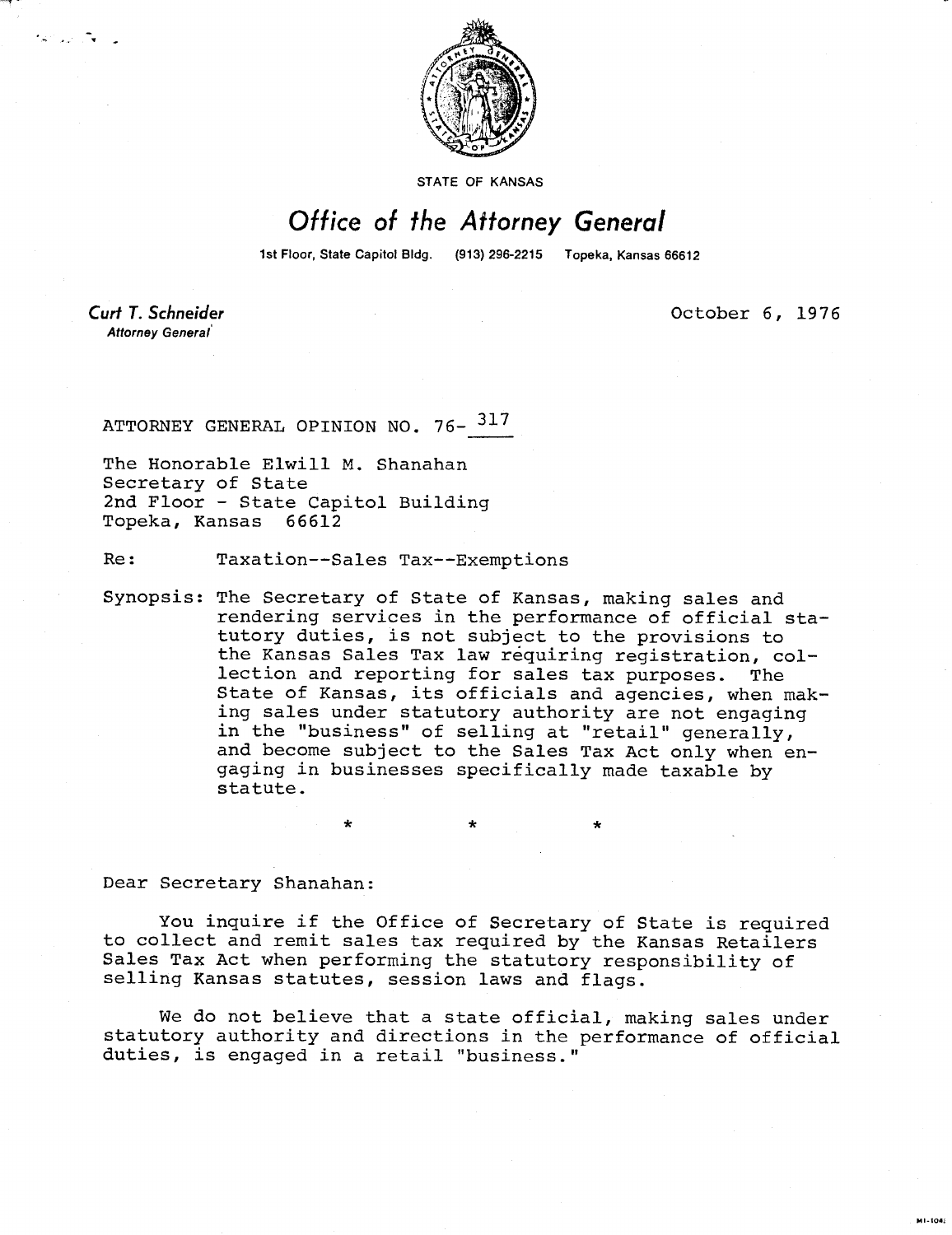Honorable Elwill M. Shanahan October 6, 1976 Page Two

"Business", in its narrower, legal, legislative sense, is a commercial or industrial establishment or enterprise, engaged in especially for livelihood or gain. 12 C.J.S. 765 BUSINESS - NARROWER SENSE, citing Gray v. Board of County Comm'rs. of Sedgwick County, 101 Kan. 195, 197, 165 P. 867, L.R.A. 1918F 182. (1917) This case held that a county, in the administration of its affairs, was not an employer engaged in a trade or business within the meaning of the Workmen's Compensation Law.

In a related tax statute, K.S.A. 1975 Supp. 79-1001(a), a "merchant" is defined as "every person, company or corporation who shall own or hold, subject to his control, any personal property within this state, which shall have been purchased with a view of being sold at an advanced price or profit, or which shall have been consigned to him for the purpose of being so sold." 57 C.J.S. 1061 MERCHANT says: "The word "merchant" may be applied to a retailer, and the term has been defined as meaning one who carries on a retail business." The profit theme is essential to the concept of stores and storekeepers.

It is true that the Secretary of State does make some "sales", but they are all statutory and the fee or charge is specified by law. Examples are:

a) Flags and Banners - K.S.A. 75-419 - "selling price of each flag and banner shall be as near to its cost as it practicable plus cost of distribution, if any."

b) Kansas Session Laws - K.S.A. 1975 Supp. 45-107.- sets price.

c) Kansas Statutes Annotated - K.S.A. 1975 Supp. 77-138 sets price.

d) Kansas Administrative Regulations - K.S.A. 1975 Supp.  $77-430$  - sets price.

e) Copies of official records - K.S.A. 1975 Supp. 75-409 provides for certified copies with seal \$1.00 per page, uncertified copies 25¢ per page. If copies are made outside the office, the charge shall be "actual costs of reproducing and transmitting such copy."

No mention of sales tax is made in any of these statutes. They are not revenue raising measures, but obviously show legislative intent to offset cost only in rendering state services. All fees and charges collected by the Secretary of State under these statutes are deposited in the state general fund.